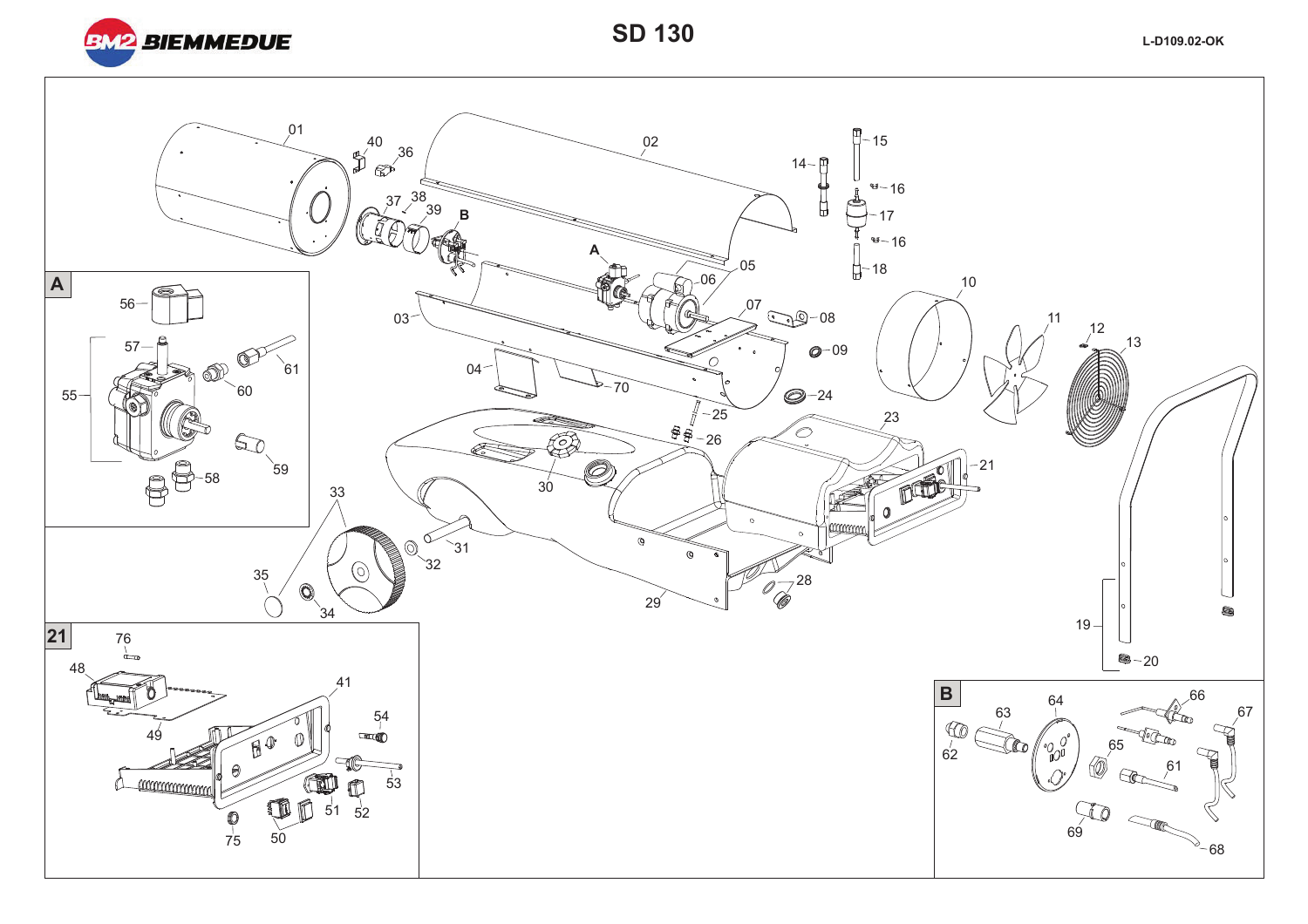

| PL 07/11        |             |                                             | Da N.º serie                     | De No. Serie                  | Von Masch, Nr.           | From S/N                   |  |
|-----------------|-------------|---------------------------------------------|----------------------------------|-------------------------------|--------------------------|----------------------------|--|
|                 |             |                                             | 27017001                         |                               |                          |                            |  |
| <b>POS</b>      | P/N         | <b>LEGENDA</b>                              | <b>DESCRIZIONE</b>               | <b>DESCRIPTION</b>            | <b>BESCHREIBUNG</b>      | <b>DESCRIPTION</b>         |  |
| 01              | G06273      |                                             | Camera di combustione            | Chambre de combustion         | Brennkammer              | Combustion chamber         |  |
| 02              | G06061-1006 |                                             | Carrozzeria superiore            | Carrosserie sup.              | Karosserie Oberteil      | Upper body                 |  |
| 03              | G06275-1006 | $\sim$                                      | Carrozzeria inferiore            | Carrosserie Inf.              | Karosserie Unterteil     | Lower body                 |  |
| 04              | G06065-9005 | <b>SX</b>                                   | Staffa supporto carrozzeria      | Étrier support carrosserie    | Trägerbügel Karosserie   | Chassis support bracket    |  |
| 05              | E10691      | 110 W - 230V - 50Hz                         | Motore                           | Moteur                        | Motor                    | Motor                      |  |
| 06              | E11246      | $6,3 \mu F$                                 | Condensatore                     | Condensateur                  | Kondensator              | Capacitor                  |  |
| 07              | G06272      |                                             | Staffa supporto motore           | Étrier support moteur         | Trägerbügel Motor        | Motor support bracket      |  |
| 08              | G06068-9005 |                                             | Supporto cavo elettrico          | Crochet câble d'alimentation  | Halterung Stromkabel     | Power cord support         |  |
| 09              | C30352      | Ø 15mm - Ø22 mm                             | Passacavo                        | Protection cable              | Kabeldurchgang           | Cable protection           |  |
| 10              | G06069-1006 |                                             | Convogliatore aria               | Air collecteur                | Luftkollektor            | Air conveyor               |  |
| 11              | T10264      | Ø 230 - 38°                                 | Ventola                          | Ventilateur                   | Lüfter                   | Fan                        |  |
| 12              | M20412      | U42-182 B                                   | Piastrina serraggio              | Plaquette serrage             | Anzugsscheibe            | Lock plate                 |  |
| 13              | P30161      |                                             | Griglia aspirazione              | Grille aspiration             | Ansauggitter             | Inlet grill                |  |
| $\overline{14}$ | 140328      | $L = 300$ mm - 1/4" FF                      | Tubo gasolio flessibile          | Flexible fuel                 | Flexibler Heizölschlauch | Flex diesel pipe           |  |
| 15              | 140327      | $L = 180$ mm - $1/4" FF$                    | Tubo gasolio flessibile          | Flexible fuel                 | Flexibler Heizölschlauch | Flex diesel pipe           |  |
| 16              | C30729      | $Ø12,5 - 14,5/6$<br>CLIC120                 | Fascetta                         | <b>Bande</b>                  | Schelle                  | Clip                       |  |
| 17              | 130414      | Ø6 - Ø8                                     | Filtro                           | Filtre                        | Filter                   | Filter                     |  |
| 18              | 140326      | $L = 85$ mm - $1/4" FF$                     | Tubo gasolio flessibile          | Flexible fuel                 | Flexibler Heizölschlauch | Flex diesel pipe           |  |
| 19              | P20173-9005 |                                             | Maniglia                         | Poignée                       | Griff                    | Handle                     |  |
| $\overline{20}$ | C30361      | 15x30                                       | Tappo copritubo                  | Bouchon tuyau                 | Schlauchstöpsel          | Pipe cap                   |  |
| 21              | G00309      | $\sim$                                      | Quadro elettrico                 | Coffret éléctrique            | Schaltkasten             | El. control box            |  |
| $\overline{23}$ | P50128      |                                             | Copertura quadro elettrico       | Couverture coffret électrique | Abdeckung Schalttafel    | Control box cover          |  |
| ${\bf 24}$      | C30372      | Ø 25,4mm - Ø34,9 mm                         | Passacavo                        | Protection cable              | Kabeldurchgang           | Cable protection           |  |
| $\overline{25}$ | 130696      | $L = 220$ mm                                | Pescante                         | Tuyau d'aspiration            | Ansaugrohr               | Suction pipe               |  |
| 26              | 130737      | 1/4" M - M12x1,75 M                         | Raccordo ottone                  | Raccord laiton                | Messingfitting           | <b>Brass fitting</b>       |  |
| 28              | C30380      | M30x1,5                                     | Tappo scarico serbatoio          | Bouchon de vidange réservoir  | Behälterablassstopfen    | Drain cap                  |  |
| $\overline{29}$ | P50130      | 421                                         | Serbatoio gasolio                | Réservoir fuel                | Heizölbehälter           | Fuel tank                  |  |
| 30              | C30356      | Ø 76                                        | Tappo serbatoio                  | Bouchon réservoir             | Behälterstopfen          | Tank cap                   |  |
| 31              | P20179-9005 | Ø 20                                        | Assale                           | Essieu                        | Achse                    | Wheel axle                 |  |
| 32              | M20110      | Ø21 x Ø37 x 3                               | Rondella                         | Rondelle                      | Unterlegscheibe          | Washer                     |  |
| 33              | C10543      | $\varnothing$ 200 - $\varnothing$ 20,5      | Ruota                            | Roue                          | Rad                      | Wheel                      |  |
| 34              | M20203      | Ø 20                                        | Rondella elastica                | Clips de fixation             | Sprengring               | Elastic washer             |  |
| 35              | C10513-N    | $Ø$ 200 - 250                               | Copriruota nero                  | Couvre roue noire             | Radabdeckung schwarz     | <b>Black wheel cover</b>   |  |
| 36              | E50109      |                                             | Termostato di sicurezza          | Thermostat de sécurité        | Sichereitsthermostat     | Safety thermostat          |  |
| 37              | G06401      |                                             | Boccaglio                        | Gueulard                      | Brennerrohr              | <b>Blast tube</b>          |  |
| 38              | E20671      | 6,3x0,8 mm                                  | Morsettiera                      | Barrette de connection        | Klemmenleiste            | <b>Terminal board</b>      |  |
| 39              | G06260      | $\overline{\phantom{a}}$                    | Serranda regolazione aria        | Tablier réglage air           | Luftregelklappe          | Air adjustment shutter     |  |
| 40              | G06221      |                                             | Staffa supporto termostato       | Bride de fixation thermostat  | Trägerbügel Thermostat   | Thermostat support bracket |  |
| 41              | G06153      |                                             | Pannello quadro elettrico        | Panneau du coffret éléctrique | Schaltkastenplatte       | El. control box panel      |  |
| 48              | E40128      | REDGUN01 - 230V                             | Apparecchiatura controllo fiamma | Disp. Contrôle flamme         | Flammenüberwachung       | Flame control box          |  |
| 49              | G06184      |                                             | Piastra supporto                 | Plaque support                | Montageplatte            | Support plate              |  |
| 50              | E10102-P    | $\mathsf{I}$ - $\mathsf{O}$ - $\mathsf{II}$ | Interruttore bipolare            | Interrupteur                  | zweipoliger Schalter     | Switch                     |  |
| 51              | E20640      | $3P+T$                                      | Connettore presa                 | Fiche thermostat              | Steckdose                | Thermostat plug            |  |
| 52              | E20665      | $\sim$                                      | Coperchio presa termostato       | Couvercle prise thermostat    | Deckel Thermostatbuchse  | Thermostat plug cover      |  |